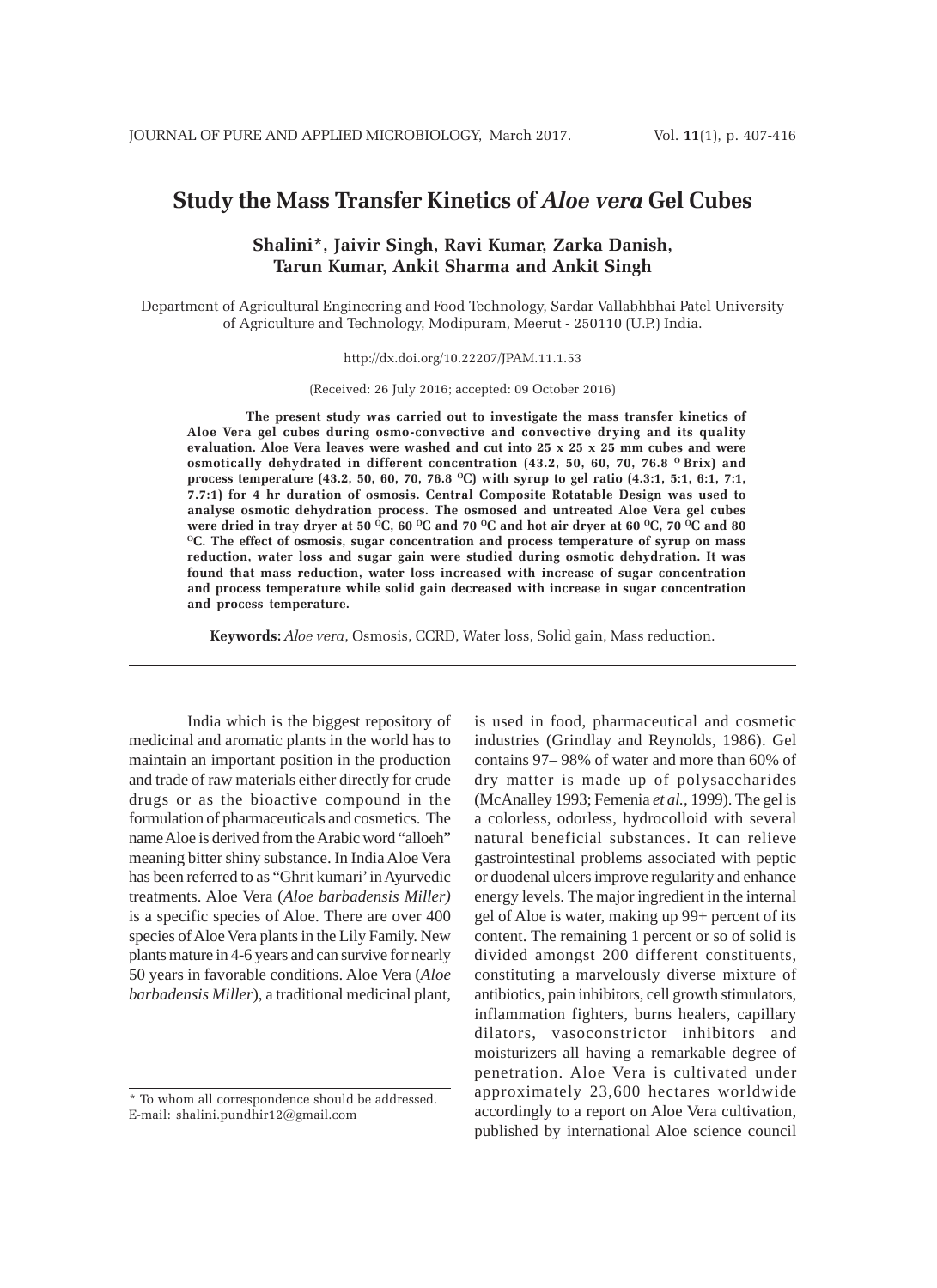(www.iasc.org) USA supplies the major bulk of Aloe Vera in world market having a share of 60-65 %, whereas Latin American countries supply 20-25%. Australia, china and India combinedly have a market share of only 10% (Rath, 2003). The major areas under Aloe Vera cultivation in India are Alwar in Rajasthan, Satnapalli in Andhra Pradesh and Rajpipla in Gujarat. International markets for medicinal plants are increasing at the rate of 7% annually of which India share is only about 3-5% while China is one of the leading countries in the world in export of medicinal drugs besides meeting its large domestic demands (Rao and Rajput, 2005).

The osmotic process has received considerable attention as a pre-treatment so as to reduce energy consumption and improve food quality (Jayaraman and Das Gupta 1992; Karthanos *et al.,* 1995). Osmotic process is affected by the physicochemical properties of the isolates employed, because differences in efficiency of dehydration arise mainly from differences in molecular weight, ionic state, and solubility of solute in water. For instance, high molecular weight sugars, it was possible to zero net solid gain (Lazarides and Mavroudis, 1995) and allows migration of moisture. Besides reducing the drying time, the osmotic dehydration as a pretreatment also inhibits enzymatic growing, retains natural color and retains volatile aroma during the subsequent drying (Pokharkar *et al.,* 1997). Mass transfer rates during osmotic dehydration are influenced by several factors including the concentration of the osmotic medium, the immersion time and the temperature. Sucrose is considered one of the best osmotic substances, especially when the osmotic dehydration is employed before drying. The presence of this sugar on the surface of the dehydrated sample is an obstacle for the contact with oxygen thus reducing the oxidative reactions (Fernandes *et al*., 2009). It also increases the sugar to acid ratio and improves the texture and stability of pigments during dehydration and storage. The final reduction of moisture is achieved through drying. This process of drying is an economical drying of fruit or vegetable material containing higher moisture content, greater than 70%. At the end of drying final stable product having longer shelf life can be obtained. And its effect is also more acceptable than any another type of drying methods.

#### **MATERIALS AND METHODS**

Fresh whole Aloe Vera leaves, of 32 cm to 52 cm of length, were collected from Herbal Garden, Department of Horticulture of Sardar Vallabhbhai Patel University of Agriculture and Technology, Meerut. The refined sugar was selected as the osmotic agent. The Aloe Vera leaves were thoroughly washed under tap water to remove adhering materials, and then the spikes, placed along their margins, were removed before slicing the leaf. The thick epidermis is carefully separated from the parenchyma using a stainless steel cutter. The fillets were cut into 2.5x2.5x2.5 cm cubes with the help of sharp stainless steel cutter. The cubes were extensively washed with distilled water to remove the exudates from their surfaces. Sugar syrup of desired concentration is prepared by dissolving required amount of sugar in distilled water.

#### **Osmotic dehydration**

The prepared samples (Aloe Vera cubes) were weighed for every experiment and immersed in the sugar syrup (43.2, 50, 60, 70, 76.8 ºBrix) contained in glass beaker. The beaker were placed inside the constant temperature water bath. The syrup in the beaker was manually stirred at regular intervals to maintain uniform temperature. One beaker was removed from the water bath at designated time and the samples were immediately rinsed in flowing water and placed on tissue paper to remove the surface moisture. The samples were weighed and their moisture contents were determined. Number of experimental runs was decided on the basis of RSM.

#### **Experimental Design**

For the optimization of osmotic dehydration by response surface methodology, the experiments were conducted according to Central Composite Rotatable Design (CCRD) with three variables at five levels. The independent variables were osmotic solution temperature, solute concentration, and duration of osmotic dehydration process. The low and high levels of the variables were 50 and 70 ºC for osmotic solution temperature, 50 and 70 ºBrix for sucrose solution concentration as shown in Table 1. The experiments plan in coded and uncoded form of process variables is given in Table 2.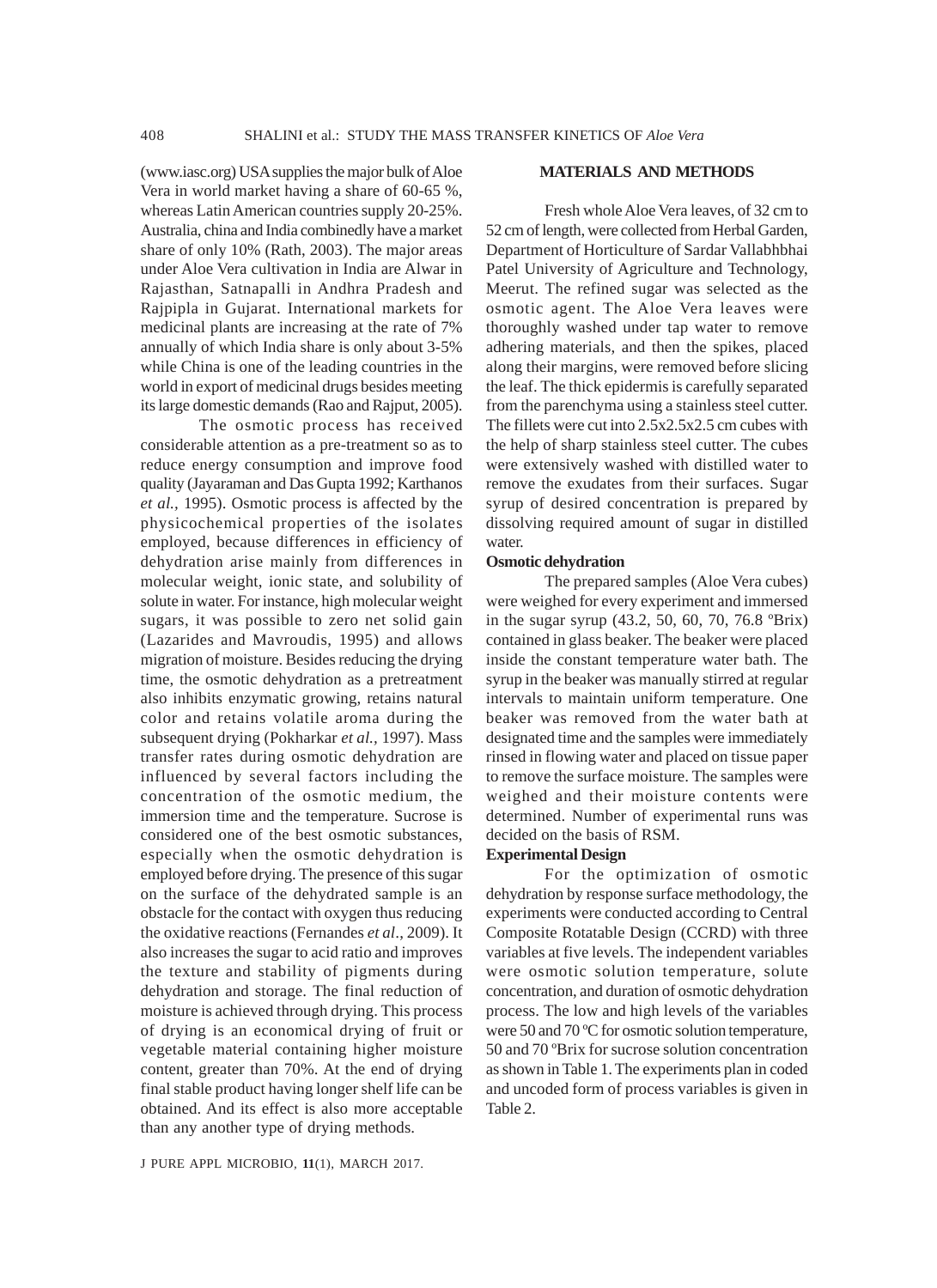# **Mass Transfer Kinetics Water Loss (WL)**

Water loss and solid gain will be determined by gravimetric measurement, by assuming that, under the conditions to be use, the solutes initially present in the slices do not diffuse against the solids concentration gradient into the concentrated osmotic solution.

WL % = 
$$
\frac{\text{initial moisture}, g - \text{final moisture}, g}{\text{initial weight of the sample}, g} \times 100.
$$

## **Solid Gain (SG)**

The solid gain (SG) will be measured by the following equation as suggested by Lenart & Flink 1984. It is determined by gravimetric measurement.

SG % = 
$$
\frac{\text{final solids, g} - \text{initial solid, g}}{\text{initial weight of the sample, g}} \times 100
$$

**Mass Reduction (MR)**

The overall exchange in the solid and liquid of the sample do affect the final weight of the sample. The mass reduction can be defined as the net weight loss of the fruit on initial weight basis.

$$
WR = \frac{Wi - W_0}{Wi}
$$
...(3)

From equations the solid gain (SG) can be correlated with mass reduction (WR) and water loss (WL) as

| Independent variables                 | symbols     |           |     | Levels |    |           |  |
|---------------------------------------|-------------|-----------|-----|--------|----|-----------|--|
|                                       |             | $-\alpha$ | - 1 |        |    | $+\alpha$ |  |
| sugar concentration $(^0\text{Brix})$ | $X \bullet$ | 43.2      | 50  | 60     | 70 | 76.8      |  |
| process temperature $({}^{\circ}C)$   | Х,          | 43.2      | 50  | 60     | 70 | 76.8      |  |
| syrup to gel ratio (STGR)             | Χf          | 4.3       |     |        |    |           |  |

**Table 1.** Independent Process Variable and their Variables

...(1)

| Run            |                |                  | Uncoded process variable |                        | Uncoded process variable              |             |
|----------------|----------------|------------------|--------------------------|------------------------|---------------------------------------|-------------|
|                | $X \cdot$      | Χ,               | Xf                       | Sugar<br>concentration | Process<br>temperature <sup>o</sup> C | <b>STGR</b> |
|                |                |                  |                          | <b>Brix</b>            |                                       |             |
| 1              | $\overline{0}$ | $\Omega$         | $\boldsymbol{0}$         | 60                     | 60                                    | 6           |
| 2              | 1              | $-1$             | 1                        | 70                     | 50                                    | $\tau$      |
| 3              | $-1$           | 1                | 1                        | 50                     | 70                                    | 7           |
| $\overline{4}$ | $-1$           | 1                | $-1$                     | 50                     | 70                                    | 5           |
| 5              | $-1.682$       | $\overline{0}$   | $\theta$                 | 43.2                   | 60                                    | 6           |
| 6              | $\theta$       | $\Omega$         | $\Omega$                 | 60                     | 60                                    | 6           |
| 7              | $\Omega$       | $-1.682$         | $\Omega$                 | 60                     | 43.2                                  | 6           |
| 8              | $\Omega$       | $\theta$         | $\overline{0}$           | 60                     | 60                                    | 6           |
| 9              | 1              | 1                | 1                        | 70                     | 70                                    | $\tau$      |
| 10             | $\overline{0}$ | 1.682            | $\overline{0}$           | 60                     | 76.8                                  | 6           |
| 11             | $\theta$       | $\overline{0}$   | $-1.682$                 | 60                     | 60                                    | 4.3         |
| 12             | $\theta$       | $\overline{0}$   | 1.682                    | 60                     | 60                                    | 7.7         |
| 13             | 1              | $-1$             | $-1$                     | 70                     | 50                                    | 5           |
| 14             | 1              | $\overline{0}$   | $\theta$                 | 76.8                   | 60                                    | 6           |
| 15             | $-1$           | $-1$             | $-1$                     | 50                     | 50                                    | 5           |
| 16             | 1              | 1                | $-1$                     | 70                     | 70                                    | 5           |
| 17             | $\Omega$       | $\Omega$         | $\overline{0}$           | 60                     | 60                                    | 6           |
| 18             | $-1$           | $-1$             | 1                        | 50                     | 50                                    | 7           |
| 19             | $\theta$       | $\boldsymbol{0}$ | $\boldsymbol{0}$         | 60                     | 60                                    | 6           |
| 20             | $\overline{0}$ | $\overline{0}$   | $\overline{0}$           | 60                     | 60                                    | 6           |
|                |                |                  |                          |                        |                                       |             |

**Table 2.** Experimental Plan for Study of Osmotic Dehydration

J PURE APPL MICROBIO*,* **11**(1), MARCH 2017.

...(2)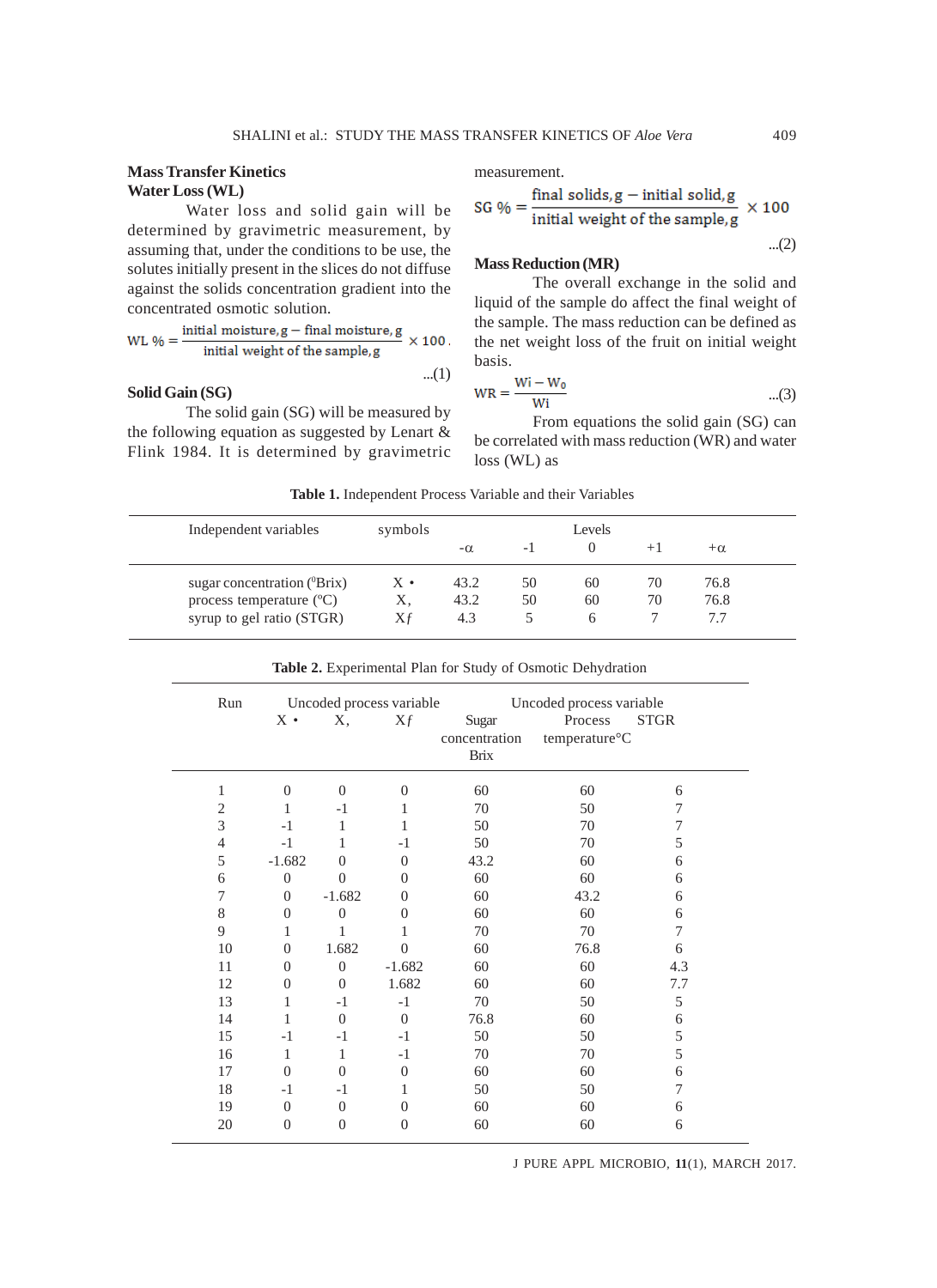# $SG = WL - WR$

Where,  $WL =$  water loss (g per 100g mass of sample); SG = solid gain (g per 100g mass of sample); WR = mass reduction;  $W_e$  = mass of samples after time è, g;  $W_i$  =initial mass of samples,  $g$ ;  $X_e$  =water content as fraction of mass of samples



**Fig. 1.** Effect of Process Variables on Mass Reduction

| Sugar<br>Conc.<br><sup>o</sup> Brix | Process<br>Temp.<br>$\rm ^{o}C$ | <b>STGR</b>    | Mass Reduction<br>$\%$ | Water Loss<br>$\%$ | Solid Gain<br>$\%$ |  |
|-------------------------------------|---------------------------------|----------------|------------------------|--------------------|--------------------|--|
| 50                                  | 50                              | 5              | 60.0018                | 83.7601            | 23.7583            |  |
| 70                                  | 50                              | 5              | 68.7478                | 89.7807            | 21.0329            |  |
| 50                                  | 70                              | 5              | 62.1598                | 85.3878            | 23.228             |  |
| 70                                  | 70                              | 5              | 73.7424                | 92.5325            | 18.7901            |  |
| 50.00                               | 50.00                           | 7              | 61.281                 | 84.7362            | 23.4552            |  |
| 70                                  | 50                              | $\overline{7}$ | 70                     | 90.5174            | 20.5174            |  |
| 50                                  | 70                              | $\overline{7}$ | 61.3062                | 85.3878            | 24.0816            |  |
| 70                                  | 70                              | $\overline{7}$ | 75.0066                | 93.1499            | 18.1433            |  |
| 43.2                                | 60                              | 6              | 57.7026                | 81.9235            | 24.2209            |  |
| 76.8                                | 60                              | 6              | 77.5184                | 94.2818            | 16.7654            |  |
| 60                                  | 43.2                            | 6              | 62.184                 | 85.4055            | 23.2215            |  |
| 60                                  | 76.8                            | 6              | 72.5056                | 91.8976            | 19.392             |  |
| 60                                  | 60                              | 4.3            | 65.1108                | 87.4628            | 22.352             |  |
| 60                                  | 60                              | 7.7            | 63.7784                | 86.5475            | 22.7691            |  |
| 60                                  | 60                              | 6              | 66.2792                | 88.2363            | 21.9571            |  |
| 60                                  | 60                              | 6              | 63.7386                | 86.5196            | 22.781             |  |
| 60                                  | 60                              | 6              | 62.3598                | 85.5339            | 23.1741            |  |
| 60                                  | 60                              | 6              | 66.7986                | 88.5714            | 21.7728            |  |
| 60                                  | 60                              | 6              | 65.0176                | 87.400             | 22.3824            |  |
| 60                                  | 60                              | 6              | 67.5108                | 89.0922            | 21.5112            |  |
|                                     |                                 |                |                        |                    |                    |  |

**Table 3.** Effect of Process Variables on Product Responses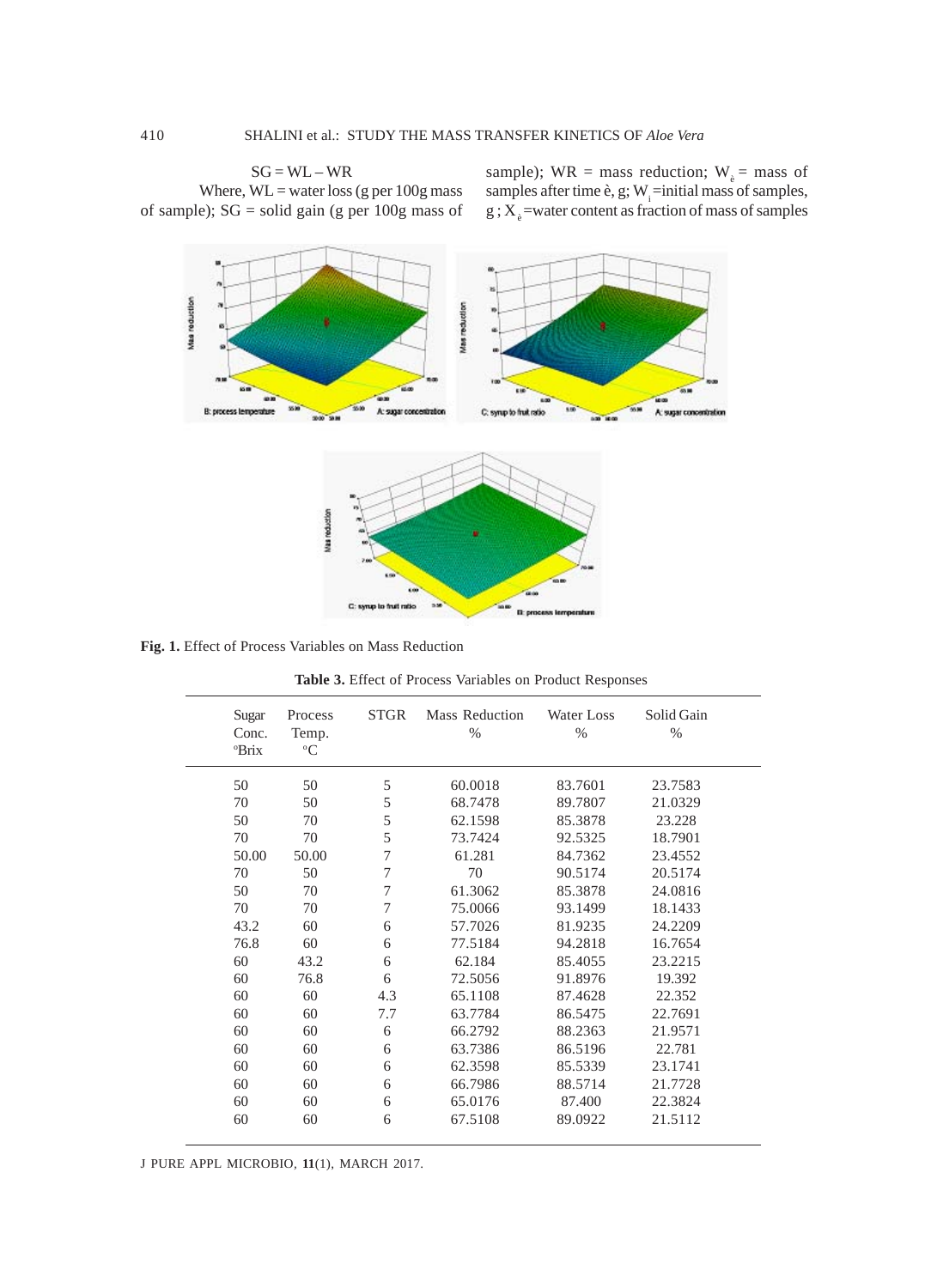at time è;  $X_1$  = water content as a fraction of initial mass of samples.

#### **Convective Drying**

The osmosed and untreated Aloe Vera cubes were dried in conventional dryer. This experiment was carried out in two convective dryers i.e, tray dryer at 50 ºC, 60 ºC and 70 ºC and in hot air dryer at 60 ºC, 70 ºC and 80 ºC.

#### **Mass transport in osmosis**

The mass reduction, water loss and solid gain were observed in the range of 57.7026 to 77.5184, 81.9235 to 94.2818, 16.7634 to 24.2209 percent, respectively for 4 hour duration of osmosis at various sugar concentrations, temperature range of osmotic solution and various sugar to gel ratio. The effect of process variables on product responses are shown in Table 3.

#### **Mass reduction in osmosis**

The mass reduction was different for different condition of syrup temperature and concentration. The mass reduction after osmotic dehydration was found to be in the range of 57.7026 to 77.5184 percent, corresponding to experiments at low level  $(43.2 \text{ °Brix}, 60 \text{ °C}, 6:1 \text{ STGR after 4 hr})$ and high level (76.8 °Brix, 60 °C, 6:1 STGR after 4 hr). Mass reduction in osmosis increased with increase in syrup temperature and concentration of solution. While STFR had the negligible effect on mass reduction. At initial stage increasing temperature and sugar concentration of solution raises water loss more than solid gain which causes an increase in mass reduction. Similar results have been reported by Sagar (2001), Eren *et al.,* (2006) and Gracia-Segovia *et al.,* (2010).

| Source                | sum of squares | df | mean square | F-value | P-value  |
|-----------------------|----------------|----|-------------|---------|----------|
| Model                 | 515.00         | 9  | 57.22       | 18.63   | < 0.0001 |
| A-sugar concentration | 423.74         | л. | 423.74      | 137.93  | < 0.0001 |
| B-process temperature | 63.89          | л. | 63.89       | 20.80   | 0.0010   |
| C-syrup to gel ratio  | 0.033          | J. | 0.03        | 30.01   | 10.9192  |
| AB                    | 7.64           | J. | 7.64        | 2.49    | 0.1459   |
| AC                    | 0.55           |    | 0.55        | 0.18    | 0.6821   |
| BC                    | 0.56           |    | 0.56        | 0.18    | 0.6779   |
| $A^2$                 | 9.66           |    | 9.66        | 3.15    | 0.1065   |
| $B^{\wedge}2$         | 7.57           |    | 7.57        | 2.47    | 0.1475   |
| $C^{0,2}$             | 1.29           |    | 1.29        | 0.42    | 0.5317   |
| Residual              | 30.72          | 10 | 3.07        |         |          |
| Lack of Fit.          | 11.47          | 5  | 2.29        | 0.560   | 0.7083   |

**Table 5.** ANOVA for Water Loss

| Source                 | sum of squares | df | mean square F-value |        | P-value  |
|------------------------|----------------|----|---------------------|--------|----------|
| Model                  | 195.74         | 9  | 21.75               | 15.70  | < 0.0001 |
| A-sugar concentration  | 165.15         |    | 165.15              | 119.24 | < 0.0001 |
| B-process temperature  | 25.27          | J. | 25.27               | 18.25  | 0.0016   |
| C-syrup to fruit ratio | 0.043          |    | 0.043               | 0.031  | 0.8629   |
| AB                     | 1.21           |    | 1.21                | 0.87   | 0.3729   |
| AC                     | 0.018          |    | 0.018               | 0.013  | 0.9118   |
| <b>BC</b>              | 0.15           |    | 0.15                | 0.11   | 0.7489   |
| $A^{\wedge}2$          | 0.81           |    | 0.81                | 0.58   | 0.4629   |
| $B^{\wedge}$           | 2.67           |    | 2.67                | 1.93   | 0.1949   |
| $C^{0,2}$              | 0.33           |    | 0.33                | 0.24   | 0.6351   |
| Residual               | 13.85          | 10 | 1.39                |        |          |
| Lack of Fit            | 4.81           | 5  | 0.96                | 0.53   | 0.7474   |

not significant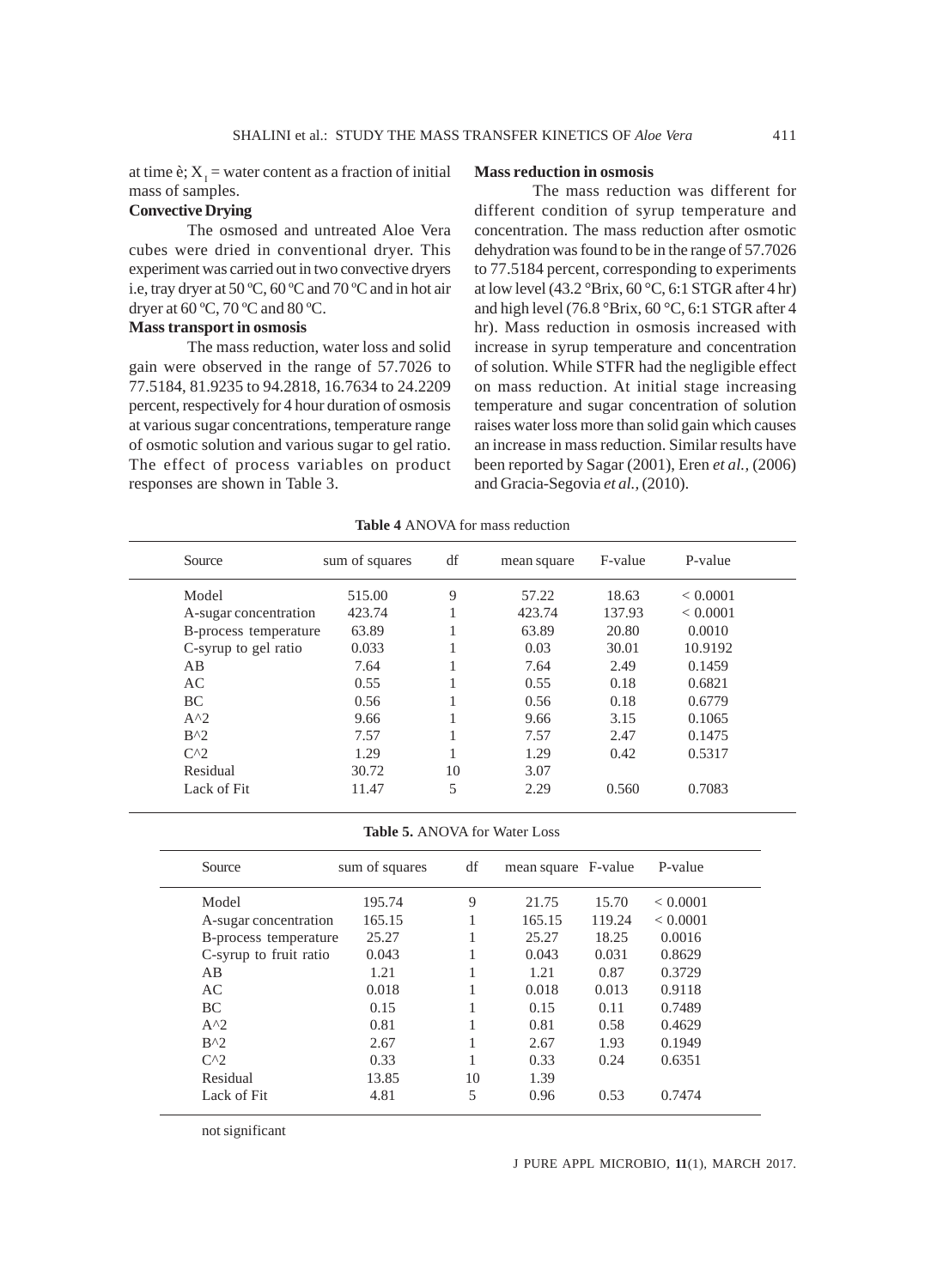#### **Water Loss in Osmosis**

The water loss after osmotic dehydration was found to be in the range of 81.9235 to 94.2818 percent, corresponding to studies at low level (43.2 °Brix, 60 °C, 6:1 STGR after 4 hr) and high level (76.8° Brix, 60°C, 6:1 STGR after 4 hr). The water loss increased with increase in sugar concentration from 43.2 °Brix to 76.8 °Brix. It can be observed that for 60 °Brix and 6:1 STGR when syrup temperature increased from 43.2 to 76.8 °C, water loss increased from 85.4055 to 91.8976 percent after four hours of osmotic dehydration causing approximately 6.49 percent point increment. Similar results were obtained for 43.2 °Brix, 50 °Brix, 70 °Brix. Water loss in osmosis increased with increase in sugar concentration, this was because an increase in the concentration of sugar solution resulted in osmotic gradient, which increased the driving force for water removal between solution and fruit, and thereby giving higher mass transfer rates. Similar results have been reported by Sagar (2001), Kaleemullah *et al.,* (2002) and Singh *et al.,* (2007). **Solid Gain in Osmosis**

The values of solute gain were much lower than the water loss for all the process parameters

during osmotic dehydration, because sucrose having larger ionic radius could not diffuse easily through the cell membrane and thus the approach to osmotic equilibrium was achieved primarily by flow of water from cell. It was observed that solid gain goes on decreasing as sugar concentration goes on increasing. The solid gain was 16.7634 % at high level 76.8 °Brix, 60 °C and 6:1 STGR after 4 hrs to 24.2209 % at low level 43.2 °Brix, 60 °C, 6:1 STGR after 4 hrs. The values of solute gain were much lower than the water loss for all the process parameters during osmotic dehydration, because sucrose having larger ionic radius could not diffuse easily through the cell membrane and thus the approach to osmotic equilibrium was achieved primarily by flow of water from cell.

# **Checking of fitting mode for various responses**

The optimization of the osmotic dehydration process was aimed at finding the levels of independent variables, which would give maximum mass reduction, water loss and minimum solid gain. The statistical analysis of the experimental data was performed to observe the effect of various process parameters on measured responses. The results indicate the adequacy of



J PURE APPL MICROBIO*,* **11**(1), MARCH 2017. **Fig. 2.** Effect of Process Variables on Water Loss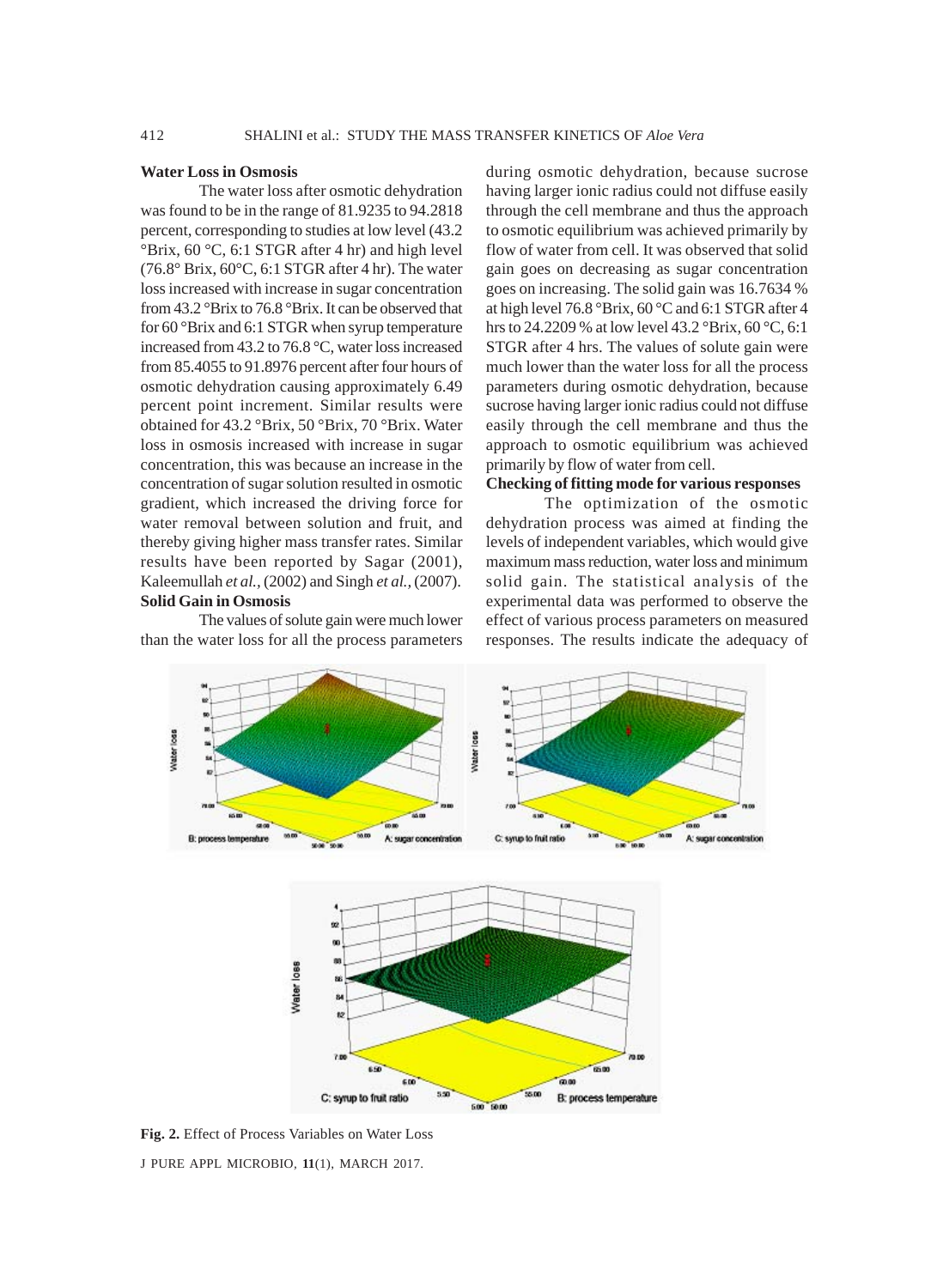quadratic model for all responses because of high R<sup>2</sup>. The relative effect of each process parameter on individual response was compared from the pvalue less than 0.05 indicate model terms are significant. Analysis of variance of fitted model showed that p-value less than 0.05 of sugar

concentration and process temperature having the definite effect on mass reduction and water loss while STGR had negligible effect on mass reduction and water loss. In case of solid gain process variables like sugar concentration and process temperature having the definite effect. Interaction



**Fig. 3.** Effect of Process Variables on Solid Gain

**Table 6.** ANOVA for Solid Gain

| Source                | sum of squares | df | mean square F-value  |        | P-value  |
|-----------------------|----------------|----|----------------------|--------|----------|
| Model                 | 78.27          | 9  | 8.70                 | 23.13  | < 0.0001 |
| A-sugar concentration | 59.80          |    | 59.80                | 159.02 | < 0.0001 |
| B-process temperature | 8.79           |    | 8.79                 | 23.39  | 0.0007   |
| C-syrup to gel ratio  | 6.866E-004     |    | 6.866E-0041.826E-003 |        | 0.9668   |
| AB                    | 2.78           |    | 2.78                 | 7.38   | 0.0217   |
| AC                    | 0.37           |    | 0.37                 | 0.98   | 0.3467   |
| <b>BC</b>             | 0.13           |    | 0.13                 | 0.35   | 0.5675   |
| $A^2$                 | 4.81           |    | 4.81                 | 12.80  | 0.0050   |
| $B^{\wedge}$          | 1.21           |    | 1.21                 | 3.23   | 0.0251   |
| $C^{0,2}$             | 0.33           |    | 0.33                 | 0.88   | 0.3711   |
| Residual              | 3.76           | 10 | 0.38                 |        |          |
| Lack of Fit.          | 1.75           | 5  | 0.35                 | 0.87   | 0.5592   |

not significant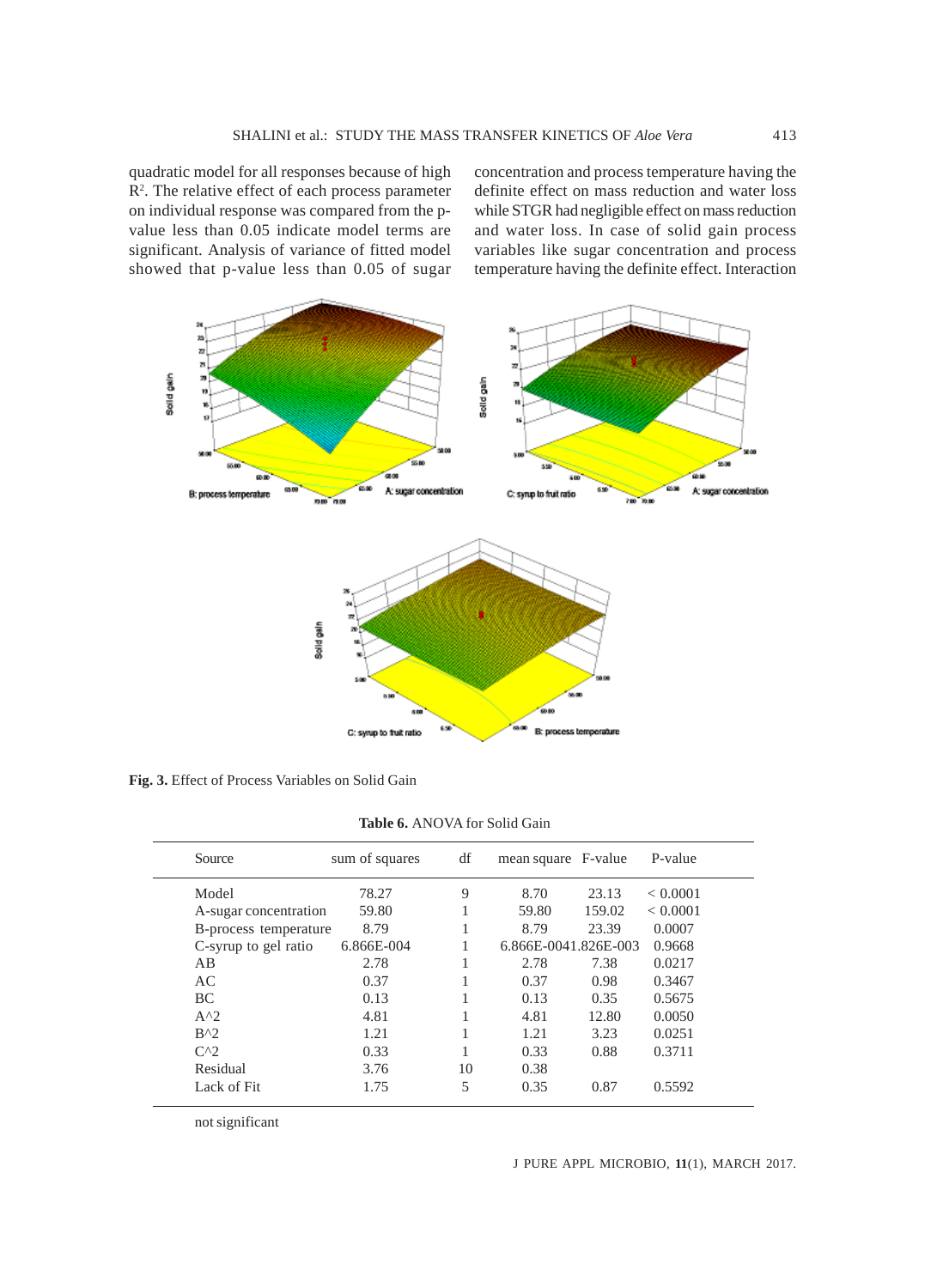of process variables viz. sugar concentration and process temperature and also the quadratic term of sugar concentration having the definite effect on solid gain, whereas STGR had the negligible effect. Similar reports were reported by Singh *et al.,* (2007) for osmotic dehydration of carrot cubes, Eren *et al.,* (2006) for osmotic dehydration of potato. **Mass Reduction**

The coefficient of significant of fitted quadratic model was evaluated by using F-test and P-value. The analysis of variance (ANOVA) for mass reduction given in Table 4. Regression model fitted to experiment result of mass reduction showed the P-value for lack of fit as 0.7083 implies the lack of fit was non-significant. The value of  $\mathbb{R}^2$ was found to be 0.9437. Regression analysis showed that mass reduction was significantly (P<0.05) affected by the linear effect of sugar concentration (A) and process temperature (B) whereas it was not significantly (P>0.05) affected



**Fig. 4.** Effect of Process Variables on Overall Desirability

by STGR. It implies that increased mass reduction with increase of sugar concentration and process temperature. Fig 1 indicates an increase in mass reduction with increase in sugar concentration and process temperature.

### **Water loss**

The significant of coefficient of fitted quadratic model was evaluated by using F-test and P-value. The analysis of variance (ANOVA) for water loss of quadratic is given in Table 5. Regression model fitted to experimental result of water loss showed the P-value for lack of fit as 0.7474 implies the lack of fit ws non-significant. The value of  $\mathbb{R}^2$  was found to be 0.9428. regression analysis showed that water loss was significantly (P< 0.05) affected by the linear effect of sugar concentration (A) and process temperature (B) whereas it was not significantly  $(P> 0.05)$  affected by STGR. Fig 2 indicates an increase in water loss with increase in sugar concentration and process temperature.

### **Solid gain**

The significant of coefficient of fitted quadratic model was evaluated by using F-test and P-value. The analysis of variance (ANOVA) for solid gain of quadratic is given in Table 6. Regression model fitted to experimental result of solid gain showed the P-value for lack of fit as 0.5592 implies the lack of fit was non-significant. The value of  $\mathbb{R}^2$  was found to be 0.9542. regression analysis showed that water loss was significantly (P< 0.05) affected by the linear effect of sugar concentration (A) and process temperature (B) and also it was affected by interaction of process variables viz. sugar concentration, process

| No.            | Sugar<br>conc. <sup>o</sup> Brix | Process<br>temp. $\mathrm{C}$ | <b>STGR</b> | Mass<br>Reduction % | Water<br>Loss $%$ | Solid<br>Gain % | Desirability |
|----------------|----------------------------------|-------------------------------|-------------|---------------------|-------------------|-----------------|--------------|
|                | 70                               | 70                            | 6.07        | 75.5471             | 93.4468           | 17.8965         | 0.903        |
| $\overline{c}$ | 70                               | 70                            | 6.00        | 75.5452             | 93.4497           | 17.9013         | 0.902        |
| 3              | 70                               | 70                            | 6.15        | 75.5457             | 93.4414           | 17.8926         | 0.902        |
| 4              | 70                               | 70                            | 6.17        | 75.5444             | 93.4393           | 17.8918         | 0.902        |
| 5              | 70                               | 70                            | 5.96        | 75.5434             | 93.4506           | 17.904          | 0.902        |
| 6              | 70                               | 69.99                         | 6.04        | 75.5424             | 93.4454           | 17.8997         | 0.902        |
| 7              | 70                               | 70                            | 6.20        | 75.5427             | 93.437            | 17.8912         | 0.902        |
| 8              | 70                               | 70                            | 6.22        | 75.5411             | 93.4349           | 17.8908         | 0.902        |
| 9              | 70                               | 69.96                         | 6.01        | 75.5284             | 93.4395           | 17.9078         | 0.902        |

**Table 7.** Optimum Solutions for Various Process Parameters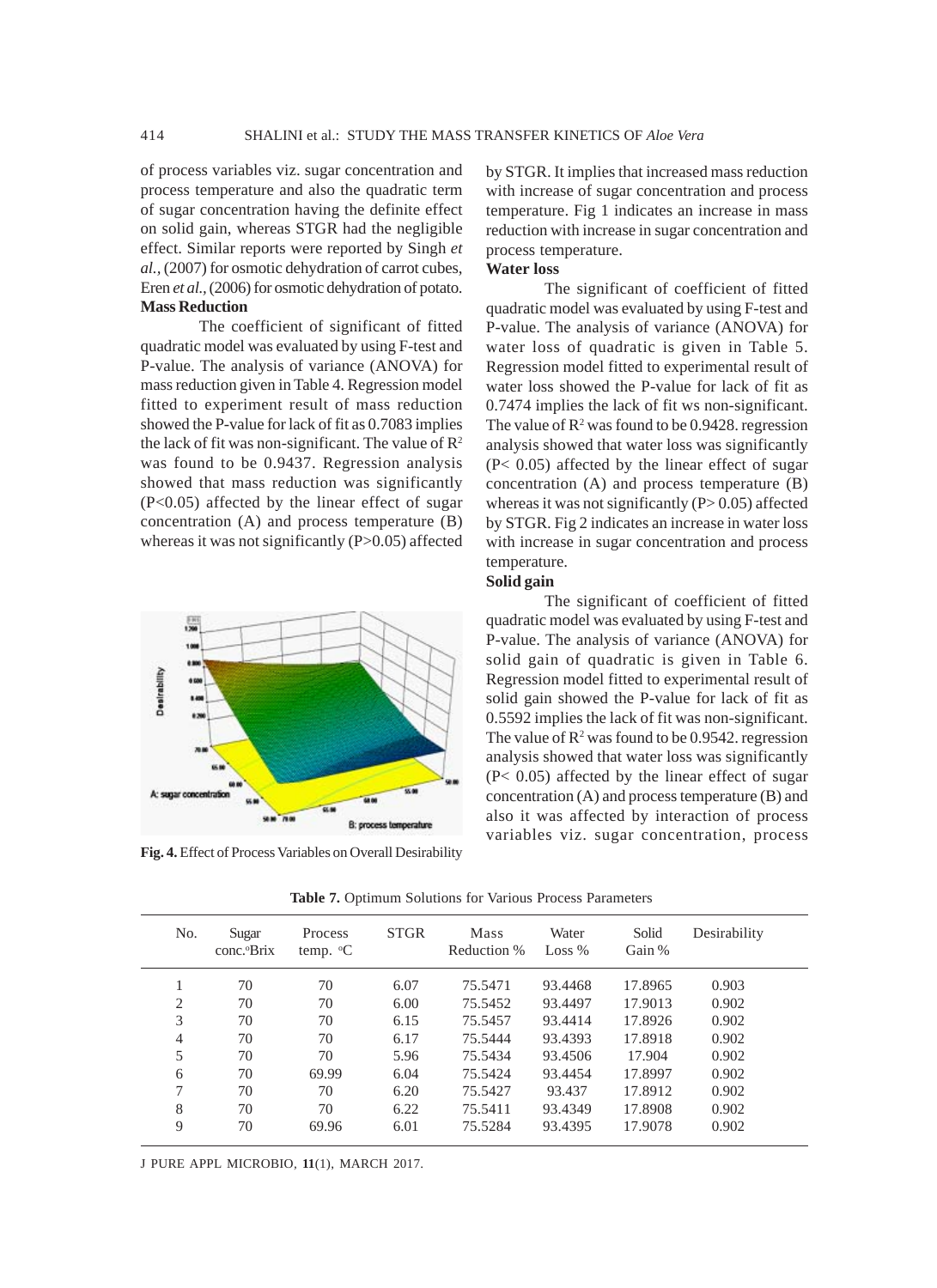temperature (AB), quadratic term of sugar concentration  $(A^2)$  and process temperature  $(B^2)$ whereas it was not significantly  $(P> 0.05)$  affected by STGR.

# **Optimization of osmotic dehydration process for Aloe Vera**

Multi response optimization technique was adopted to determine the workable optimum conditions for the osmotic dehydration of Aloe Vera. The main criterion for constraints optimization was maximum possible mass reduction, maximum possible water loss and solid gain as minimum as possible (Singh *et al.,* 2007). The optimum condition for each process variable along with the predicted values of responses and oVerall desirability are given in table below.

# **Selected optimization condition**

The highest desirability value obtain was 0.903 (Fig. 4). The sugar concentration 70 °Brix, process temperature  $70$  °C and STGR 6.07 were predicted as the best condition by RSM design, for osmotic dehydration of Aloe Vera.

# **CONCLUSION**

Sugar concentration and process temperature of solution had definite effect on the kinetics of osmotic dehydration of Aloe Vera samples; whereas syrup to gel ratio had negligible effect. In osmotic dehydration, an increase of sugar concentration and process temperature increased water loss and mass reduction, whereas increase in sugar concentration and process temperature decreased solid gain. Water loss from the Aloe Vera samples was very rapid for the first two hours of osmosis and reduced subsequently with duration of osmosis. In all experiments, approximately 80 to 90 % water loss took place in first 2 hr and remaining 5 to 7 percent water loss in next 2 hour. Solid gain from the Aloe Vera samples was very rapid for the first 2 hr of osmosis and reduced subsequently with duration of osmosis. The sugar concentration 70 °Brix, process temperature 70 °C and STGR 6.07 were predicted as the best condition by RSM design, for osmotic dehydration of Aloe Vera for maximum mass reduction and water loss and minimum solid gain. Osmosis as a pre treatment prior to convective air drying was able to decrease drying time.

#### **REFERENCES**

- 1. Eren, I. and Kaymak-Ertekin, F. Optimization of osmotic dehydration of potato using response surface methodology. *Journal of Food Engineering*, 2006; **79**: 344-352.
- 2. Femenia A., Sanchez, E., Simal, S. and Rosello,C. Compositional feature of polysaccharides from Aloe Vera (*Aloe barbadensis Miller*), plant tissues*, Carbohydrate Polymer,* 1999; **39**: 109- 117.
- 3. Fernandes F.A.N, Gallao MI, Rodrigues S. Effect of osmosis and ultrasound on pineapple cell tissue structure during dehydration. *Journal of Food Engineering*, 2009; **90**(2):186-190.
- 4. Garcia- Segovia, P., Mognetti C., Andres- Bello A. and Martinez- Monzo, J. Osmotic dehydration of Aloe Vera (*Aloe barbadensis Miller*). *Journal of Food engineering*, 2010; **97**: 154-160.
- 5. Grindlay D, Reynolds T. The Aloe Vera phenomenon: A review of the properties and modern uses of the leaf parenchyma gel. *J Ethnopharmacol*, 1986; **16**:117–151.
- 6. Jayaraman, K.S, Das Gupta, D.K and Babu Rao, N. Effects of pre-treatment with salt and sucrose on the quality and stability of dehydrated cauliflower. *International Journal of Food Science and Technology,* 1990; **25**: 47–51.
- 7. Jayaraman KS, Das Gupta DK. Osmotic dehydration of fruits and vegetables: recent development in principles and techniques. *Drying Technology*, 1992; **10**:1–50.
- 8. Kaleemullah, S., Kallippan, R. and varadhraju, N., 2002. Studies an osmotic air drying
- 9. Karathanos, V. T., Kostrapoulos, A. E., and Saravacos, G. D. Air drying kinetics of osmotically dehydrated fruits. *Drying Technology,* 1995; **13**(5–7), 1503–1521.
- 10. Lazarides, H. and Mavroudis, N. Freeze/ thaw effect on mass transfer rates during osmotic dehydration*. Journal of Food Science*, 1995; **60**: 826-29.
- 11. McAnalley BH. Process for preparation of Aloe products, 1993; *European Patent WO* 89/06539
- 12. Pokharkar, S.M. Studies on osmotic concentration and air drying of pineapple slices. *Unpublished Ph.D. thesis*, 1997; Indian Institute of Technology, Kharagpur.
- 13. Ranganna, S. Handbook of analysis and quality control of fruits and vegetable products, 2000; Tata McGraw Hill Publishing Co. Ltd., New Delhi.
- 14. Rao, R. and Rajput. Organic farming of medicinal and aromatic plants extended summaries national